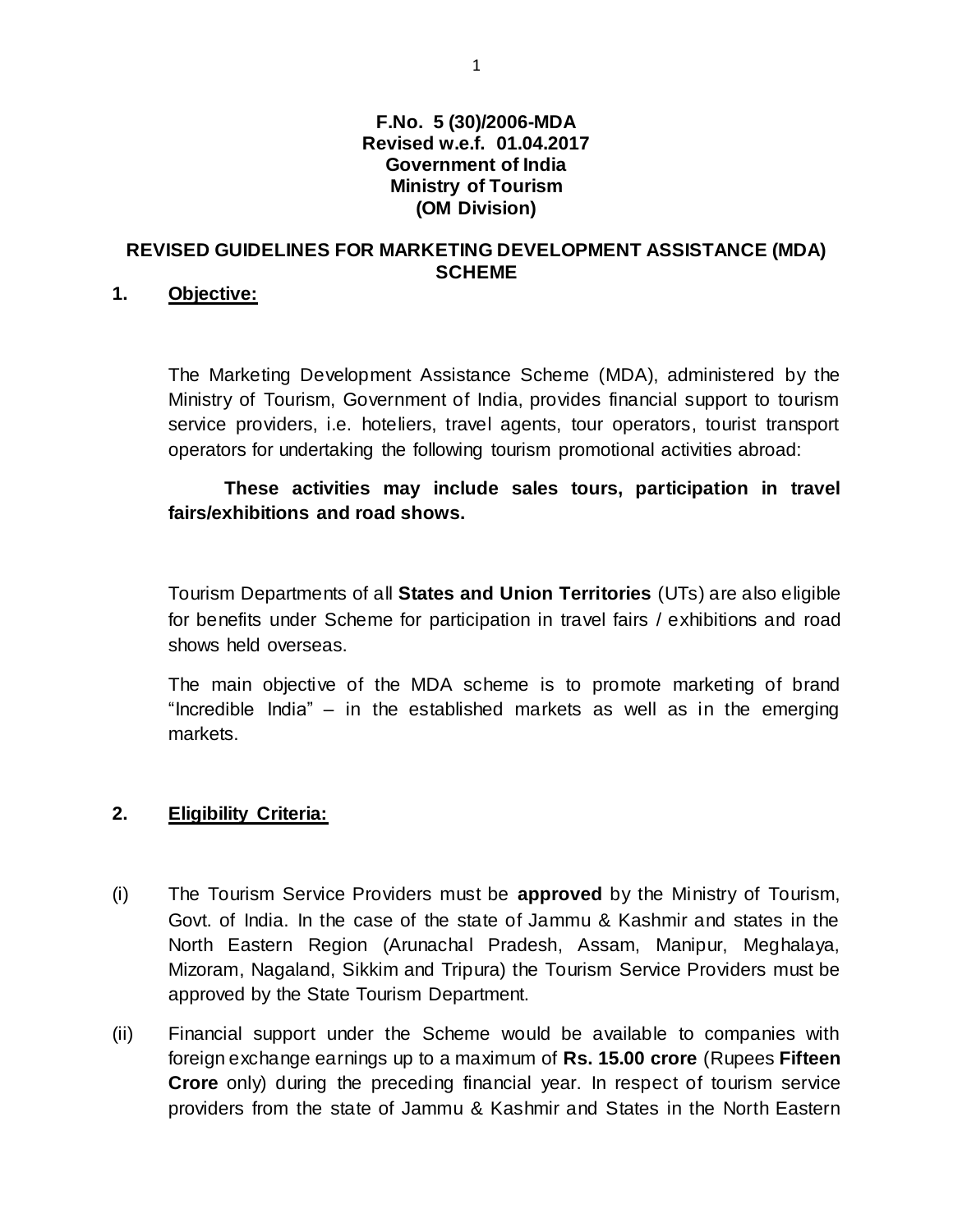Region, the service providers not having any foreign exchange earnings but with a total turnover of up to Rs. 20 crore (Rupees Twenty Crore) would also be eligible.

- (iii) Tourism Service Providers must show a **cumulative increase of 5%** in Foreign Exchange Earnings (FEE) during a **three year period**, to be eligible for financial support under the MDA scheme i.e. at the end of year 3, there must be a cumulative increase of 5% in FEE over the base year. For this purpose, the base year will be taken as the financial year preceding the year when the promotional activity is undertaken. **The clause will be made effective from the financial year 2015-16 and tourism service providers will need to show a cumulative increase of 5% in FEE at the end of year 3 over the base year 2014-15 (actual financial year 2017-18) and so forth.** In the case of Tourism Service Providers in Jammu & Kashmir and the North Eastern Region, there must be a cumulative increase of 5% in foreign exchange earnings or total turnover of the agency during the three year period.
- (iv) Financial support under the MDA Scheme will be provided to tourism service providers including States/UT Administrations for participation in a total of **02 (two) events** (covering sales tours, travel fairs/exhibitions and road shows) in one financial year.
- (v) The tour to single country or a group of countries should be for a minimum of two-night stay abroad excluding journey period.
- (vi) Assistance is permissible to one regular employee/Director/ partner/ proprietor of the company.
- (vii) In order to avail the benefit of reimbursement of air fare under the MDA Scheme, all tourism service providers / officials of Tourism Departments of States / UTs may travel only by **Air India,** to stations directly connected by **Air India.**

For travel to stations not directly connected by Air India, but which are directly connected by other airlines, travel by other airlines would be permissible **on the lowest available fare. The claimant agency would have to provide certificate with regard to lowest available fare issued by the concerned airlines or the ticket issuing agencies.**

For travel to stations not directly connected by any air services with stations in India, if travel on the shortest route available is undertaken through a station connected by Air India, reimbursement of air fare would only be made for travel by Air India on that sector.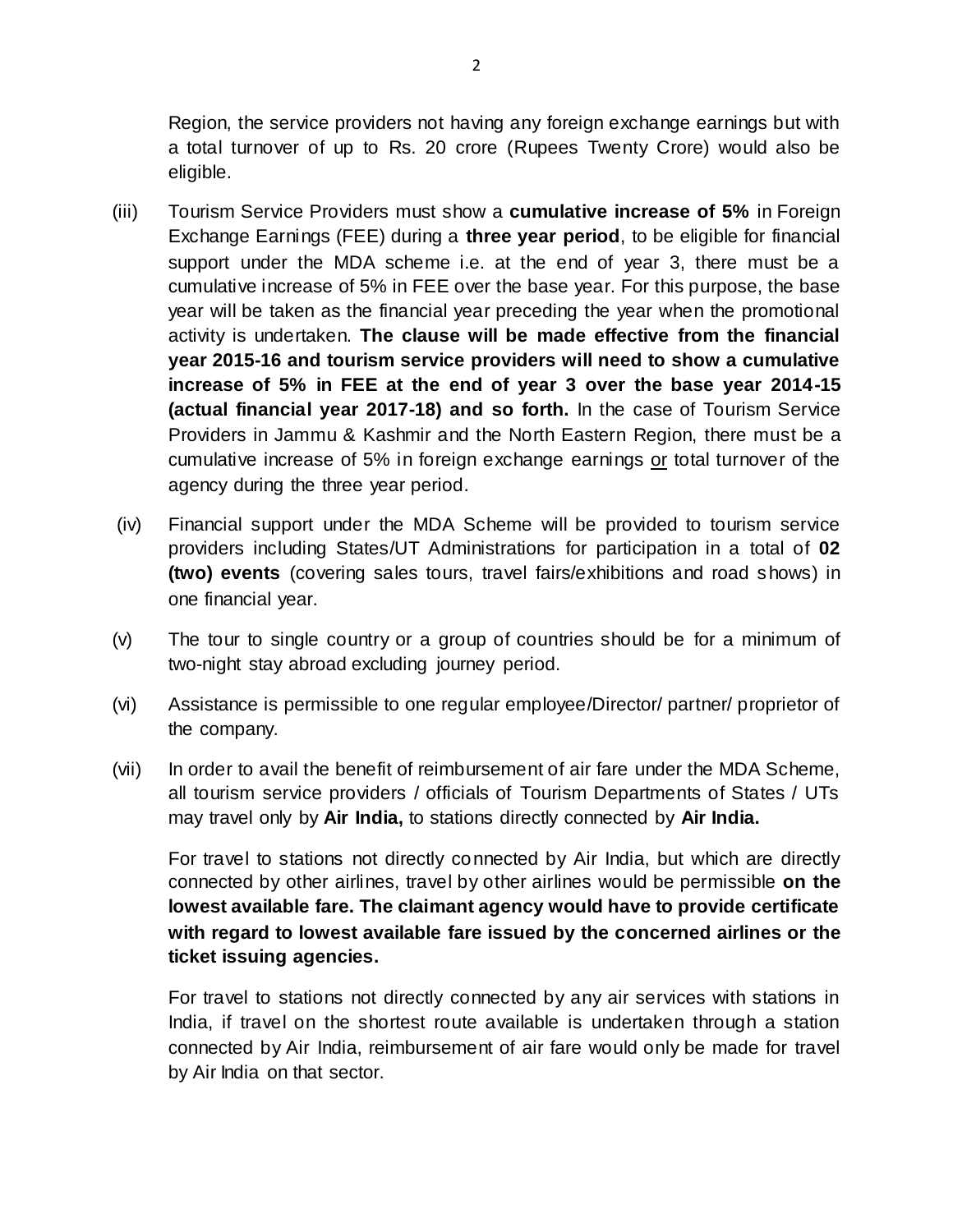- (viii) In order to take benefit of reimbursement it is mandatory to take prior approval from Ministry of tourism as detailed at clause 3(ii) of these guidelines.
- (ix) The agency should not have got any assistance from any Government agency for the promotional activity abroad.
- (x) Details of financial assistance availed during the last three years from any Government agency & the Ministry of Tourism.
- (xi) The claim must be submitted **within 30 days** of return to India.
- (xii) Claim form received after 30 days of return to India or wherein the deficiencies in the claim as intimated are not fully completed within 30 days of the date of information**/documents sought,** would not be entertained and would be rejected. **However, in the cases of prior approval, the concerned agency would have to ascertain that the prior approval of the Ministry has been received by them before pursuing on the promotional activity abroad.**

# **3. Pattern of Funding**

- (i) The Ministry of Tourism, Government of India gives maximum grant of Rs.2.50 lakh to the Tourism Service Providers for promotional activities abroad by way of reimbursement towards air fare, participation fee, hotel accommodation as well as to the State Governments/UT Administrations.
- (ii) To avail the reimbursement from the Ministry of Tourism, **the Tourism Service Providers would have to request to the Ministry of Tourism for prior approval at least 21 days in advance before going abroad for promotional activity through the email [mda-tourism@nic.in](mailto:mda-tourism@nic.in) Ministry of Tourism would respond within the 07 working days. The Tourism Service Providers will have to provide the following details along with the documents given at Clause 4 (a) of the guidelines for obtaining the prior approval**:-
	- (a) Name and contact details of the applicant company.
	- (b) Name of person undertaking the promotional tour.
	- (c) Category under which the promotional activity is proposed to be undertaken.
	- (d) Name of event proposed to be participated in.
	- (e) Dates / Country (ies) of visit of the proposed tour.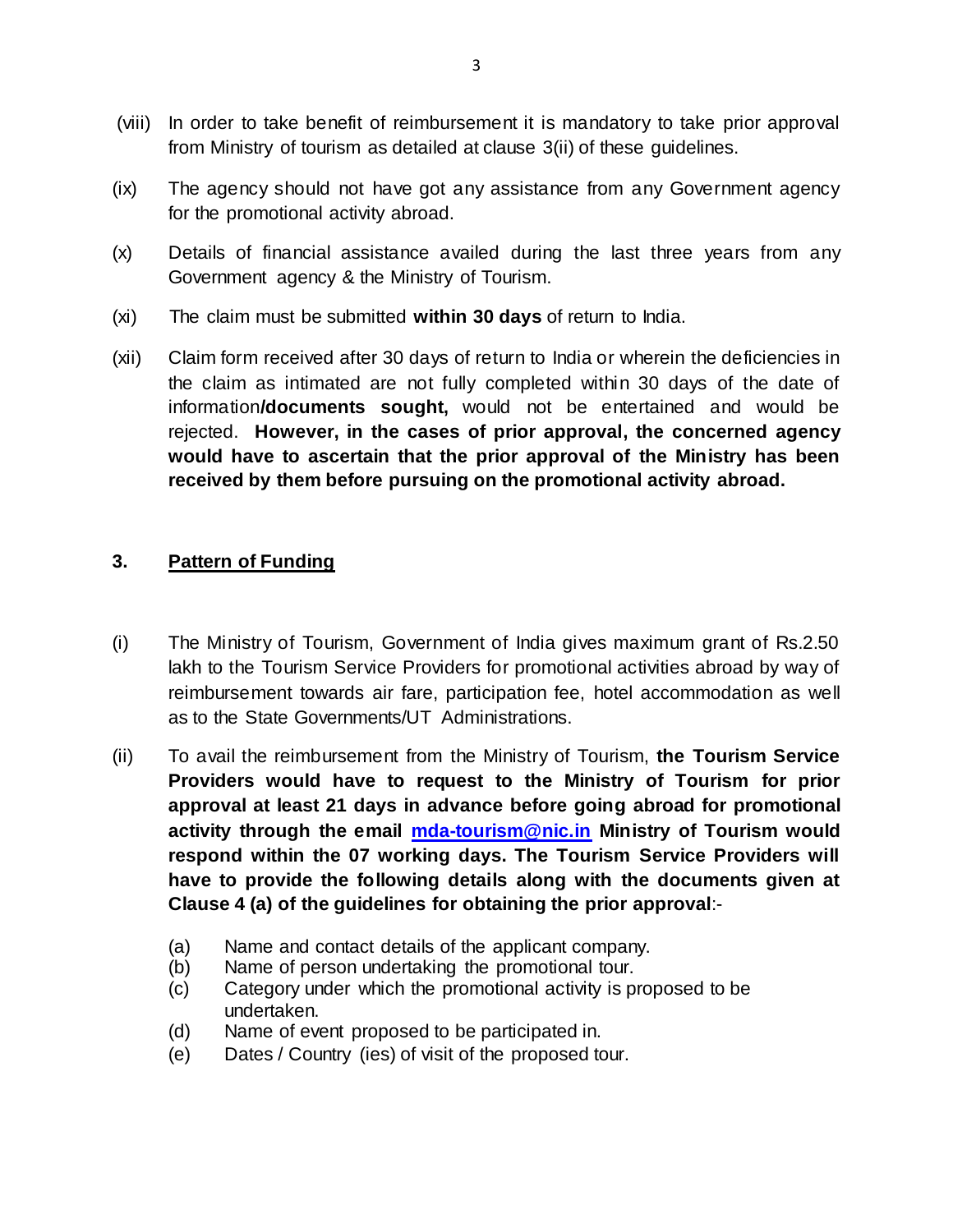- (iii) Financial support for undertaking sales tours, participation in travel fairs/exhibitions and Road Shows organized overseas is provided as follows:-
	- (a) 90% of economy class air fare from India to any other country and/or by air/euro rail from one country to another country abroad.
	- (b) 90% of cost of built up/ furnished stall, electricity, water charges **and participation fee***,* etc. at travel fairs/exhibitions.
	- (c) Hotel Room expenses for a maximum of 5 nights, with an upper limit of Rs.8000/- per night.

Subject to an overall **upper ceiling of Rs.2.50 lakh** per case.

# **4. Documents:**

## **(a) Documents required for obtaining prior approval:**

- (i) Self-certified copy of proof of approval of the company by Ministry of Tourism or by the State Government in the case of Jammu & Kashmir and the North Eastern States (copy of approval letter needs to be attached).
- (ii) Declaration with official seal, date and on letter head of the company to the effect that the claimant is not under any investigation and/or has not been charged/prosecuted/debarred/ blacklisted by the Ministry of Tourism, Govt. of India or any other Government agency.
- (iii) Certificate of foreign exchange earnings during the preceding financial year, clearly indicating the percentage increase in foreign exchange earnings in the preceding year as compared to the earlier financial year, duly certified by Chartered Accountant. In the case of service providers from Jammu & Kashmir and the North Eastern States, certificate as above or of total turnover and % increase in total turnover, duly certified by the Chartered Accountant.

## **(b) Documents required while claims are forwarded to the Ministry:**

- (i) Declaration with official seal, date and on letter head of the company stating that no financial assistance has been claimed/received for the said promotional activity from any Government Department/agency including the Ministry of Tourism.
- (ii) Air ticket(s) for journeys performed along with Boarding Pass (es) for each sector **along with the copy of passport showing exit/entry dates.**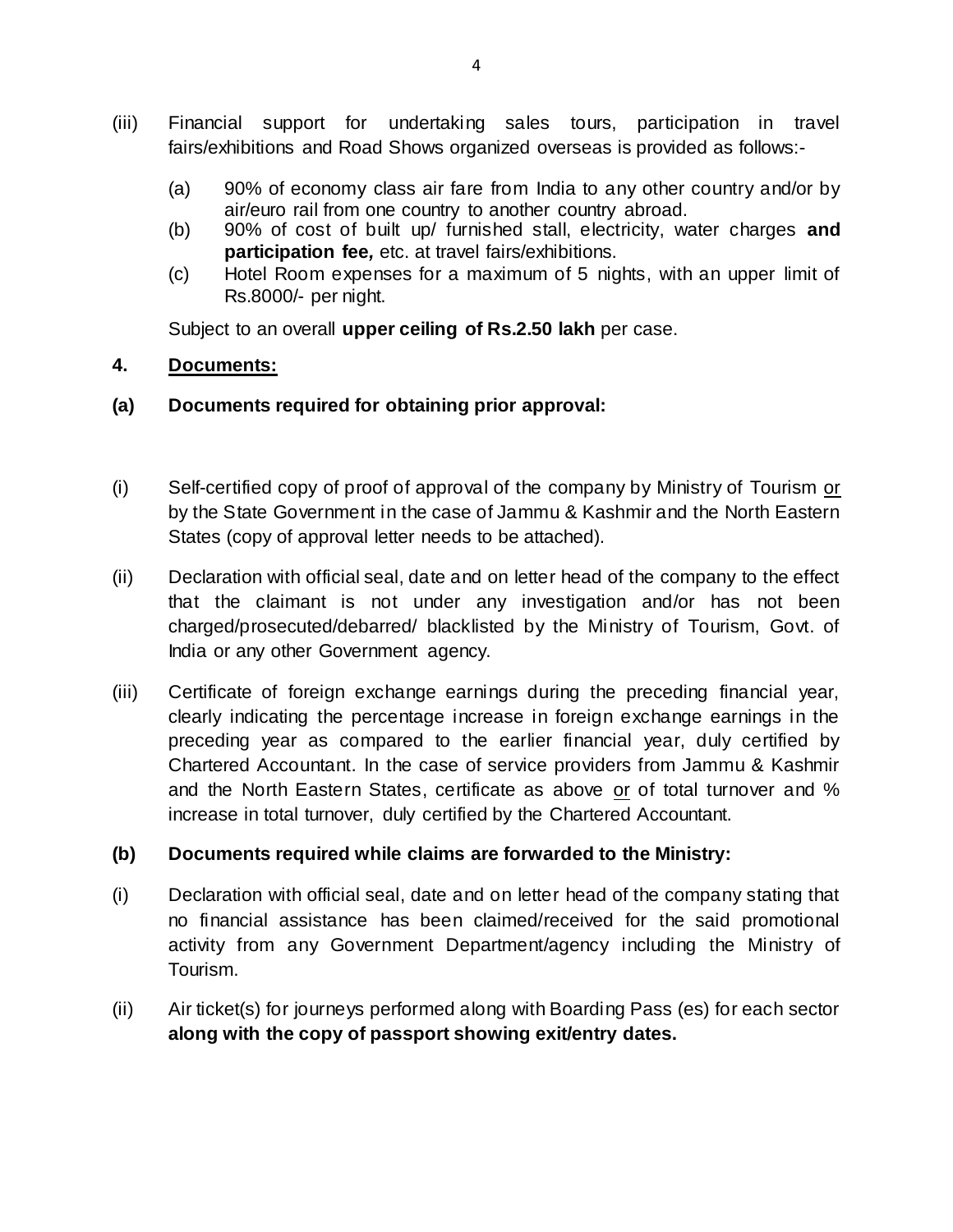- (iii) Bank advices/statement of accounts/receipts, etc., in evidence of payments made for air tickets / booth / hotel accommodation, as the case may be, for which reimbursement is being claimed.
- (iv) A comprehensive Tour Report and achievements during the tour undertaken.

## **5. Formats:**

- (i) Application Form for obtaining Prior Approval under MDA Scheme for Sales Tours/Participation in Travel Fairs & exhibitions/Road Shows is at Annexure-I.
- (ii) Format for claim form for MDA for Sales Tours/Participation in Travel Fairs & exhibitions/Road Shows is at Annexure-II.
- (iii) Format for declaration from the Agency that the Company is not under investigation/ charged/ prosecuted/ debarred/blacklisted by the Ministry of Tourism, Government of India or any other Government Agency is at Annexure-III.
- (iv) Format for declaration from the agency that they have not claimed/received any financial assistance for this sales tour / participation in this travel fair/exhibition / this road show (as applicable) from any Government Department/agency including the Ministry of Tourism is at Annexure-IV.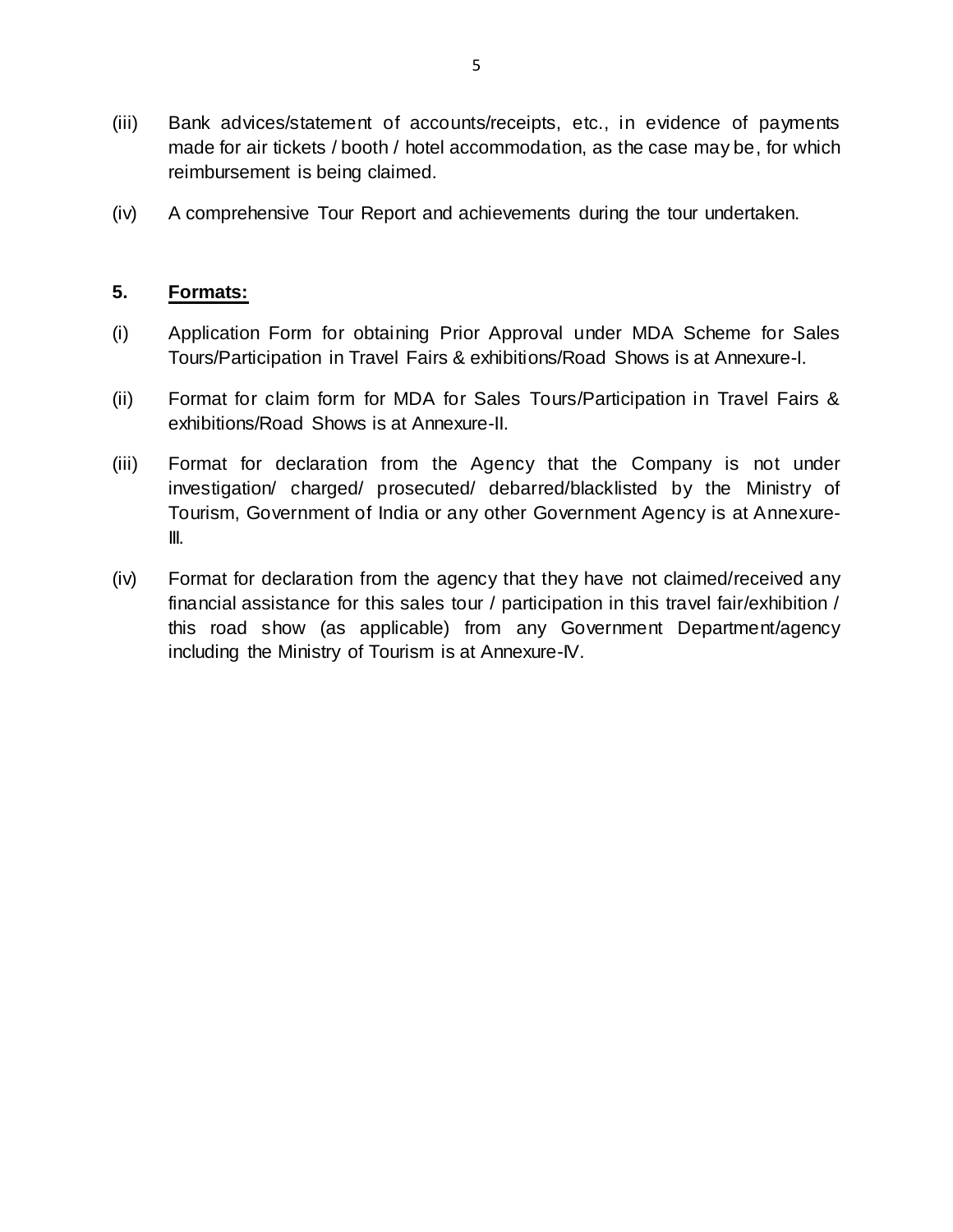#### **Annexure-I**

**Application Form for obtaining Prior Approval for Marketing Development Assistance for Sales Tours/Participation in Travel Fairs & Exhibitions / Road Shows** 

| $\mathbf{1}$   | Name of the firm with full address                                                                                                                                                                                                                                                                                                                                                                                                                              |              |
|----------------|-----------------------------------------------------------------------------------------------------------------------------------------------------------------------------------------------------------------------------------------------------------------------------------------------------------------------------------------------------------------------------------------------------------------------------------------------------------------|--------------|
| 2              | Name and designation of the person going<br>abroad                                                                                                                                                                                                                                                                                                                                                                                                              |              |
| 3              | Certificate regarding approval of the<br>Agency/Firm by Ministry of Tourism OR State<br>Tourism Dept. in the case of Jammu &                                                                                                                                                                                                                                                                                                                                    | No. & Date:  |
|                | Kashmir and North Eastern States (Attach a<br>copy of approval letter) (not applicable in the<br>case of Tourism Departments of States/UTs).                                                                                                                                                                                                                                                                                                                    | Valid up to: |
| 4              | Certificate of Foreign Exchange Earnings<br>during the preceding financial year, duly<br>certified by Chartered Accountant. In the case<br>of service providers from Jammu & Kashmir<br>and the North Eastern States, certificate as<br>above or of total turnover, duly certified by the<br>Chartered Accountant. (not applicable in the<br>case of Tourism Departments of States/UTs).<br>(Membership Number to be indicated in the<br><b>CA Certificate)</b> |              |
| 5              | Name of the travel fair/exhibition/road show<br>the<br>with<br>and<br>countries<br>along<br>the<br>dates/duration of visit abroad                                                                                                                                                                                                                                                                                                                               |              |
| 6              | Date of departure from India                                                                                                                                                                                                                                                                                                                                                                                                                                    |              |
| $\overline{7}$ | Date of arrival in India                                                                                                                                                                                                                                                                                                                                                                                                                                        |              |
| 8              | Details of the financial assistance availed<br>earlier under the MDA Scheme:                                                                                                                                                                                                                                                                                                                                                                                    |              |
|                | a) Name of countries visited and exhibitions/<br>road shows participated<br>b) Name of the Persons<br>c) Dates<br>d) MDA amount received                                                                                                                                                                                                                                                                                                                        |              |

Signature & Designation with stamp

Place: Date: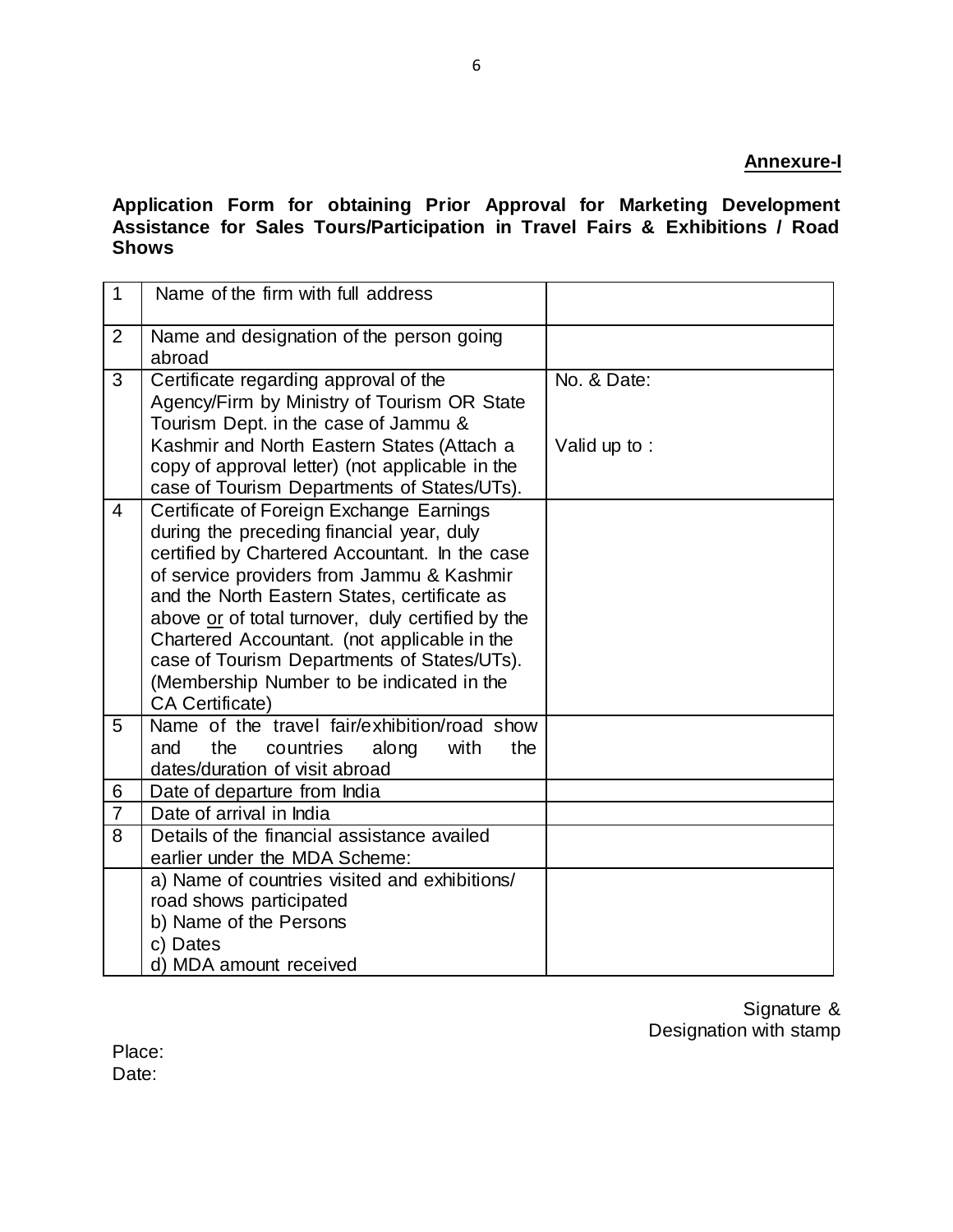#### **Annexure II**

#### **Declaration**

(To be furnished on official letterhead of the company)

- 1. I solemnly declare that the particulars given in my application are correct. I bound myself and the company accountable and responsible for any incorrect information given in the above statement and shall immediately refund amount received on the basis of wrong information provided in the above statement.
- 2. I hereby declare that the company / agency M/s ……………………………. (name and city to be given) is not under investigation/ charged/ prosecuted/ Debarred/ blacklisted by the Ministry of Tourism, Government of India or any other Government Agency.

Signature **Example 20** 

Name  $\Box$ 

Designation **Designation** 

Place:

Date:

Office Seal of Company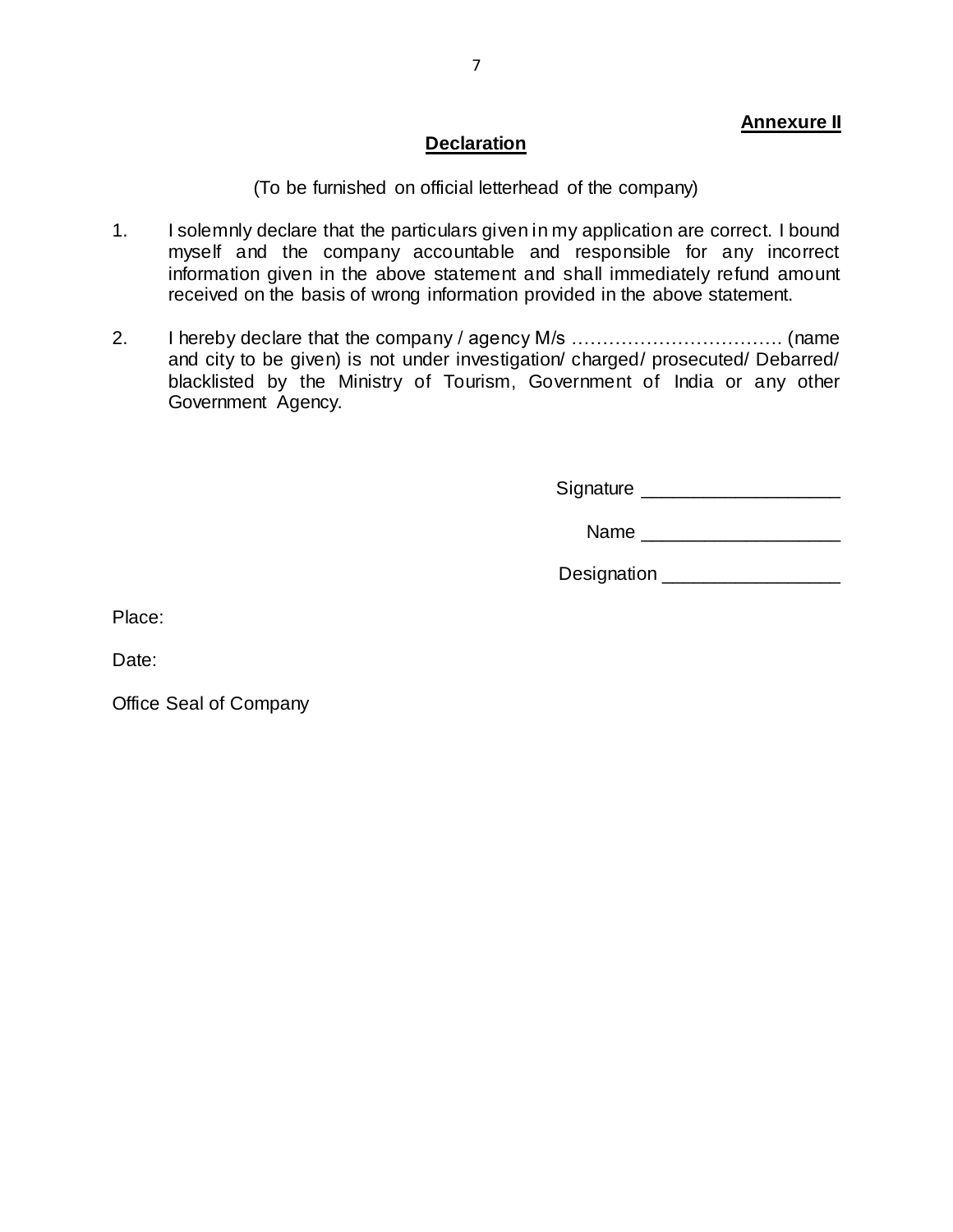## **Declaration**

(To be furnished on official letterhead of the company)

- 1. I solemnly declare that the particulars given in my application are correct. I bound myself and the company accountable and responsible for any incorrect information given in the above statement and shall immediately refund amount received on the basis of wrong information provided in the above statement.
- 2. I hereby declare that I have not claimed/received any financial assistance for this Sales Tour / Participation in this Travel Fair/Exhibition / this Road Show (as applicable) from any Government Department/agency including the Ministry of Tourism

Signature **Example 20** 

Name  $\Box$ 

Designation **Designation** 

Place:

Date:

Office Seal of Company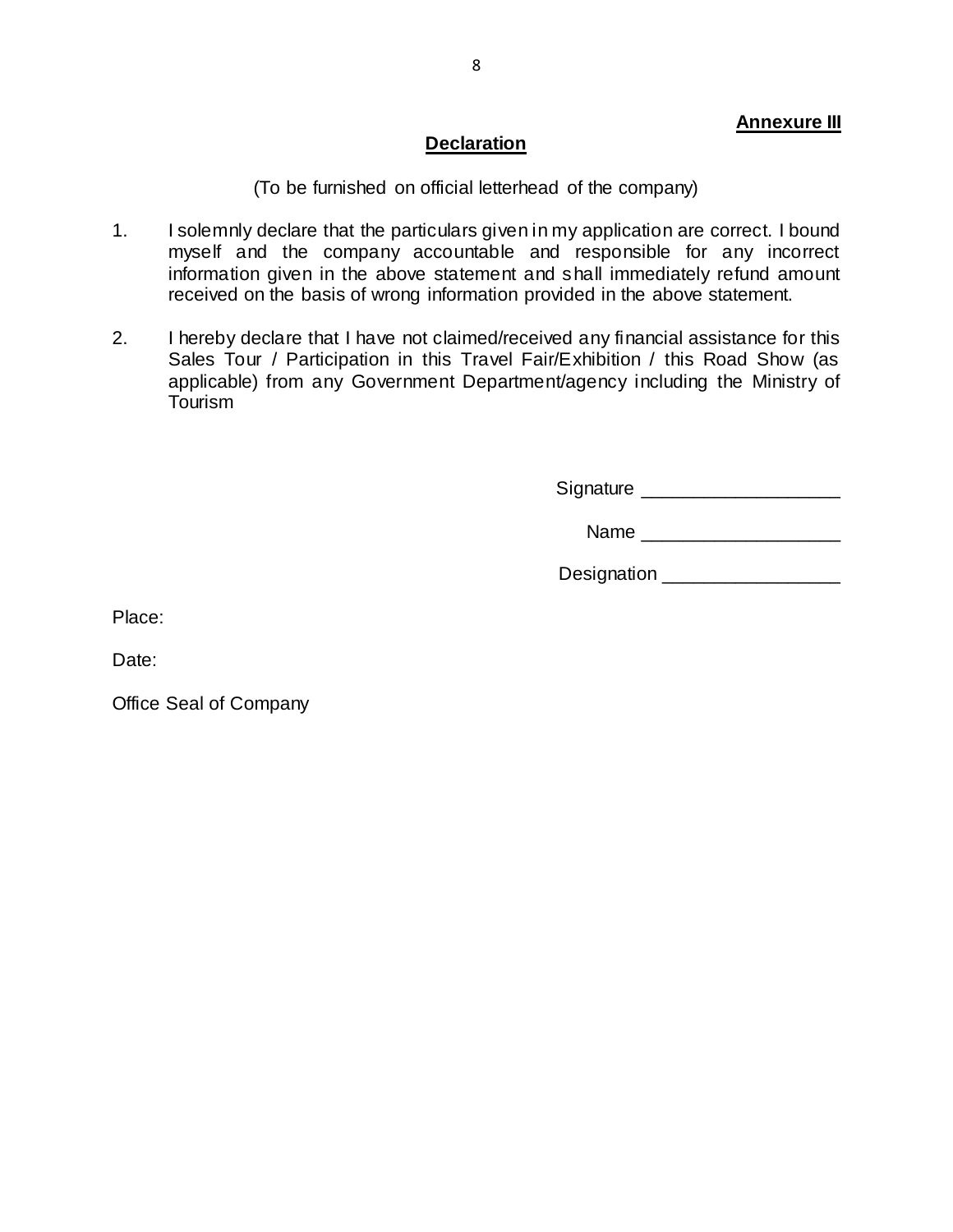#### **Claim Form for Marketing Development Assistance for Sales Tours / Participation in Travel Fairs & exhibitions / Road Shows**

| $\mathbf{1}$   | Name of the firm with full address                                                                                                                                                                            |  |
|----------------|---------------------------------------------------------------------------------------------------------------------------------------------------------------------------------------------------------------|--|
| $\overline{2}$ | Name and designation of the Person who<br>travelled abroad                                                                                                                                                    |  |
| 3              | Category under which claim is submitted (i.e.<br>Sales Tour or Travel Fair/Exhibition or Road<br><b>Shows</b>                                                                                                 |  |
| $\overline{4}$ | Whether prior approval regarding the tour was<br>conveyed by the Ministry of Tourism<br>(Copy of the same to be enclosed.)                                                                                    |  |
| 5              | Details of Number of proposal(s)<br>already<br>submitted in the same financial year                                                                                                                           |  |
| 6              | Details of the financial assistance availed earlier<br>under the MDA Scheme separately for:<br>a) Sales Tour &<br>b) Participation in fair/exhibition/road show                                               |  |
|                | (Please furnish details of the sales tours/fairs<br>and exhibitions/ road shows, countries visited,<br>name of the person who went abroad and the<br>amount of financial assistance received in each<br>case) |  |
| $\overline{7}$ | Name of the Country(ies) / Sectors visited for<br>the Sales Tour.                                                                                                                                             |  |
| 8              | Name of the Travel Fair/ Exhibition/Road Show<br>participated in and the countries along with the<br>dates/duration of stay abroad                                                                            |  |
| 9              | Date of departure from India                                                                                                                                                                                  |  |
| 10             | Date of return to India                                                                                                                                                                                       |  |
| 11             | Sector-wise details of journeys undertaken:<br>Airline on which travelled<br>(i)<br><b>Flight Number</b><br>(ii)<br>(iii) Class in which travelled                                                            |  |